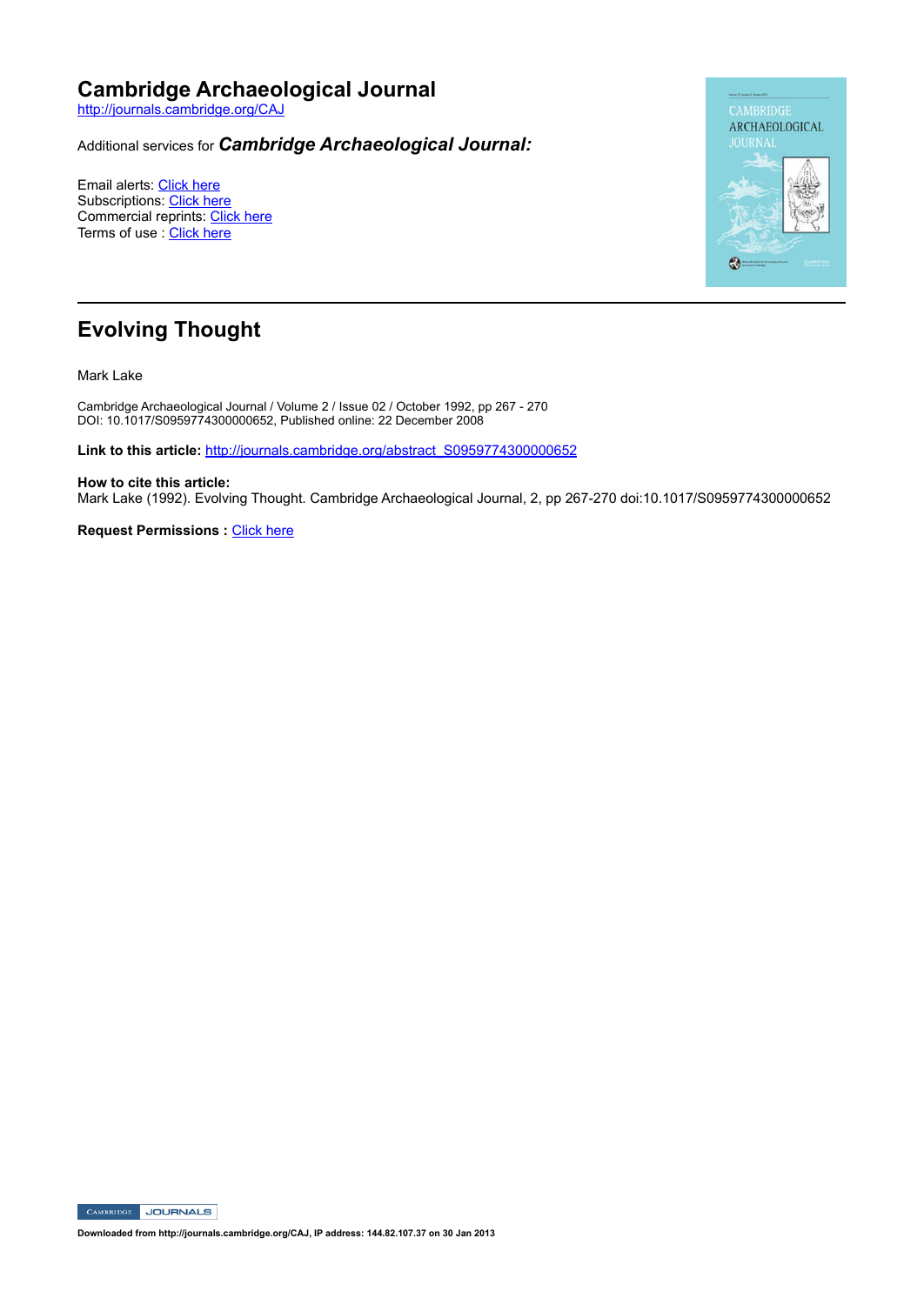# Review Articles

### Evolving Thought

*Origins of the Modern Mind. Three Stages in the Evolution of Culture and Cognition* by Merlin Donald, 1991, Cambridge MA & London: Harvard University Press, 413pp.

### Mark Lake

This book is a brave attempt to rectify what the author identifies as a major problem in contemporary cognitive science - the failure to produce broad integrative theories capable of giving direction to the field. Since a lack of bold theorizing also characterizes the archaeology of human origins, Donald's work should be of as much interest to palaeoanthropologists and archaeologists as to cognitive scientists.

Two aspects of Donald's analysis are particularly stimulating. The first is the use of a theoretical framework capable of incorporating biological and technological factors in a single evolutionary continuum. The second is his specific thesis about the evolution of the modern mind which includes a model of the cognitive abilities of *Homo erectus.* Donald is not an archaeologist, and his treatment of the archaeological record is sometimes inadequate. Nevertheless, he has thrown down the gauntlet. In the absence of an alternative model for the origin of the modern mind, disputes over 'fact' will carry little weight, and Donald's will be a hard act to follow.

Donald's aim is to derive a model of higher cognitive structure that is compatible with available neurological evidence and plausible given conventional evolutionary constraints. The author begins by outlining the dichotomous nature of approaches to the problem of mind and the difficulties which they entail. On the one hand there are modular approaches which postulate specific modules for different cognitive abilities. These have tended to be nonevolutionary, and have given rise to structural models which may not be plausible when viewed from an evolutionary perspective. Unitary models, on the other hand, attribute the power of the modern mind to a general learning capacity made possible by encephalization (the expansion of the cerebral cortex),

and thus require a less complex evolutionary scenario; the notion of a general learning capacity, however, is not supported by neuropsychological evidence.

Donald sets out to bridge the divide between these two models by offering a structural proposal with a corresponding evolutionary thesis. He focuses first on cognitive architecture: changes in this may be facilitated by altered neuroanatomy, the functional rearrangement of existing neural resources, or external technological developments. Next he emphasizes the need for an interdisciplinary approach in the spirit of Darwin, stressing that there is no reason to suppose *a priori* that mind lies outside the realm of the natural sciences. He then moves on to address the issue of cognitive stages, arguing here that each major phase in the evolution of the modern mind has involved a new mode of representation, but that at each stage the earlier modes have remained intact.

The second half of the book develops Donald's specific thesis. He argues that there have been three major transitions *en route* to the modern mind. Basic primate cognition is characterized as episodic: our closest living relatives are capable of sophisticated event-perception (particularly in the social sphere) but are incapable of abstraction. Their ability to use but not spontaneously create symbols is the result of a reliance upon situation-dependent 'memory flashbacks'. The first transition, therefore, was from the episodic culture of the apes and australopithecines to the mimetic culture of *Homo erectus.* According to Donald, *Homo erectus* was able to represent any event with the deliberate intent to communicate; an ability founded on a combination of primate eventperception and an extended conscious map of the body. In many respects this is the most exciting part of the book. Donald's method is revealed clearly in his account of a cognitive ability which is no longer the principal level of operation for any extant species.

The second transition coincided with the appearance of *Homo sapiens* and involved the switch from mimetic to mythic culture. The crucial element in mythic culture is the ability to construct conceptual models; this is intricately bound up with language, whose initial function was not communication but a means to facilitate the formalization and unification of thought.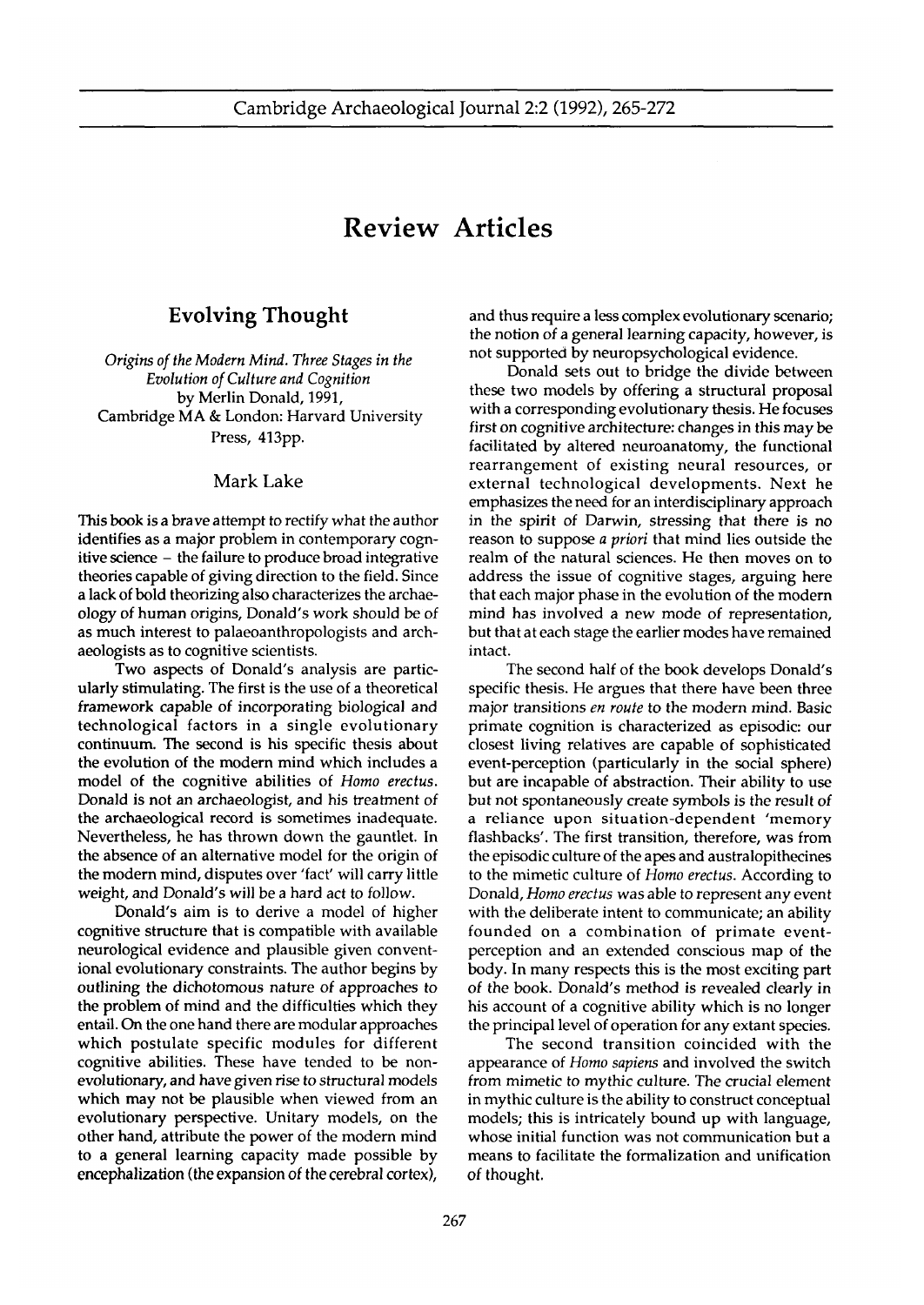Mark Lake

The final  $-$  and perhaps unfinished  $-$  transition was to a cognitive architecture which involves external symbolic storage. Here material symbols provide an extension to biological memory, one which frequently outlasts the lives of individuals, and which leads the author to argue that the 'individual mind has long since ceased to be definable in a meaningful way within its confining biological membrane.'

It is Donald's choice of cognition as the principal level of analysis which facilitates his multidisciplinary approach and which renders his work of considerable interest to archaeologists. He rightly regards cognition as the mediator between biology and culture, and in so doing he assigns Palaeolithic archaeology a crucial role in the wider debate about human origins, since it is only through archaeology that we can examine the cognitive abilities of specific hominids. If cognitive architecture is not determined solely by neural anatomy then major changes in cognition may not be manifest in the fossil record in the form of altered cranial morphology. Similarly, vestiges in the modern mind may provide evidence for past cognitive abilities, but since they contain no intrinsic information about the timing of change they are incapable of supporting an evolutionary thesis. The fact that *Origins of the Modern Mind* makes considerably more use of the evidence available from the study of neural pathologies than that from archaeology may explain why Donald's evolutionary thesis is weaker than his structural proposal  $-$  a problem to which I return below.

If this account places archaeology in its proper place in the study of human evolution it also provides the basis of a framework capable of transcending current divisions within the discipline. There is a growing awareness amongst specialists of later prehistory that material culture does not reflect thought in a passive manner but also plays an active role in structuring it, although attention has been focused on specific meanings rather than on the structure of thought itself. Students of earlier prehistory, by contrast, regard material culture primarily as a means of adaptation; it has a complex feedback with evolutionary processes but is limited in its scope by the cognitive capacities of its creators. Both approaches are partial: the former lacks an evolutionary perspective capable of dealing with long-term change while the latter denies material culture an evolutionary dynamic of its own, regarding it as a 'tool' used to solve problems which are independently caused and perceived. By concentrating on cognitive architecture Donald has overcome these limitations: the power and scope of cognition can be

attributed either to biological change or to the possibilities afforded by material culture as an external memory system. Thus material culture is given a creative role within an evolutionary perspective, and the resulting framework is appropriate for all periods from the Lower Palaeolithic to the present day.

Donald's theoretical framework has much to offer archaeology, but his treatment of archaeological data is less sophisticated than his use of data derived from the cognitive sciences. Given the vital role of archaeology in examining the timing and context of hominid evolution it is no coincidence that his evolutionary thesis is weaker than his structural proposal. In chapter 6, which most clearly demonstrates his method, Donald argues that *Homo erectus* possessed a mimetic culture in which the highest level of processing was the modelling of perceptual events in self-initiated motor acts. His argument has three strands: first, that the evolutionary starting point is the episodic culture of the apes; second, that even without language the modern human mind is superior to that of apes; and third, that the cognition of *Homo erectus* must serve as a basis for the later arrival of language. Having used evidence from clinical psychology to identify a mimetic phase in human cognitive evolution, Donald turns to the archaeological evidence to demonstrate that this phase coincides with *Homo erectus* rather than *Homo habilis* or archaic *Homo sapiens.* If the selective pressures that gave rise to a capacity for mimetic culture are to be identified, it is essential to know something about the anatomy, environment and activities of the hominid which developed that capacity.

Regrettably, Donald's use of archaeological sources is inadequate. Many of his assertions about the archaeological record are not referenced (unlike his cognitive science) and of the few works cited most are dated and/or simplistic. In outlining the difference between the abilities of the earlier hominids (the australopithecines and *Homo habilis)* and *Homo erectus* Donald makes a number of claims which are problematic: first, that the earlier species remained in an essentially ape environment; second, that their tool-making ability was absent or minimal; and third, that they had a relatively modern social organization which may have involved home-base behaviour. In contrast, *Homo erectus* successfully colonized a range of new habitats, and Acheulean artefacts provide 'extensive and solid' evidence for increased tool manufacture. Donald is right that the fossil evidence for early hominids is confined to sub-Saharan Africa, but such a gross level of resolution is inadequate for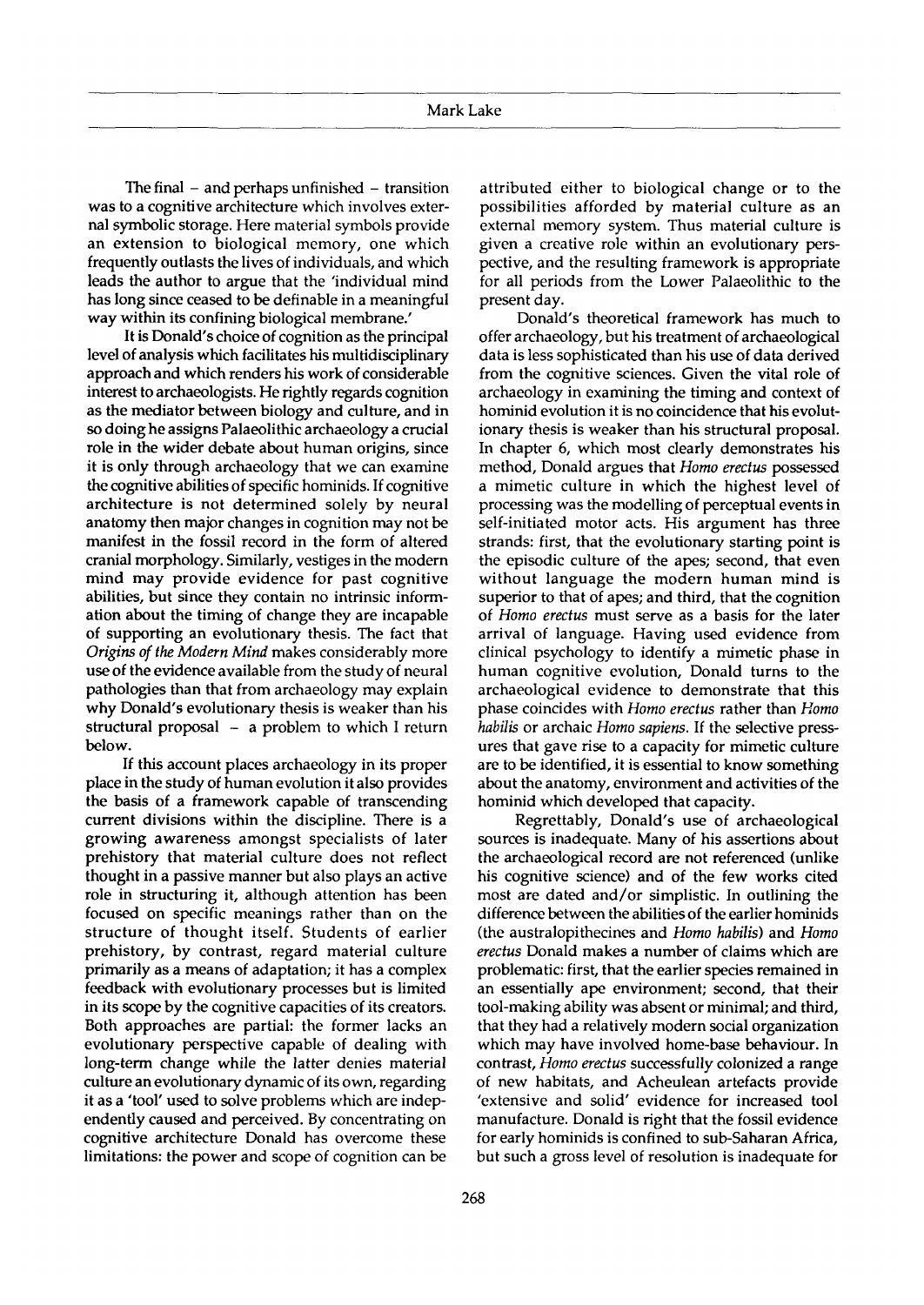discussion of evolutionary processes. Having 'come down from the trees', early hominids occupied a very different microhabitat from that of their closest primate relations. This does not alter the fact that *erectus* inhabited a wider range of environments, but it does indicate the need to be clear about what are the important dimensions of variability. The patchy resource structure of a mosaic savanna environment may have required greater cognitive abilities on the part of the australopithecines and *Homo habilis* than Donald suggests. Similarly his treatment of early hominid tool behaviour is surprisingly simplistic. He argues that Oldowan tools may not have been manufactured, but instead that 'found tools could have been collected, perhaps slightly refined by striking against a harder surface, and left behind in one place after use.' Viewed as imposition of form, Oldowan artefacts are less complex than those of the Acheulean, but it is not at all clear that the context of tool manufacture was significantly different. Spatial aspects of Oldowan tool-use may have been just as developed, involving the transport of raw materials and perhaps the curation of finished tools. Finally, although the social organization of the earliest hominids is an extremely contentious issue, it is probably fair to say that the degree of co-operation postulated by Lovejoy (whom Donald cites) no longer finds widespread support in the literature.

These weaknesses in Donald's use of archaeological data undermine his evolutionary thesis. Episodic culture permits a considerable amount of social interaction, sufficient according to Donald to overcome the increased risk of inhabiting a more open environment without any significant technological advances  $-$  hence the minimal tool-making but increased co-operation supposedly evident in the australopithecines and *Homo habilis.* Archaeological evidence, however, suggests that the ability of *habilis* to inhabit a mosaic savanna envir-onment may also have depended on technological advance, not in terms of highly-developed tool forms but rather in the spatial organization of tool manufacture and use. In the realm of technology these early hominids were capable of a degree of anticipation and curation which Donald associates with the mimetic culture of *Homo erectus.* The greater refinement of the tools made by *erectus* does not provide evidence for more advanced instrumental technology; rather it reflects the improvement wrought by mimetic culture in the transmission of skills. In functional terms, Acheulean tools confer relatively little advantage over their Oldowan predecessors, so it is difficult to construct an argument for the selective advantage of 'improved'

tool manufacture. It may be that the increased complexity of Acheulean tools provided an important vehicle for acculturation rather than an improved means of interacting with the physical environment. This might explain the prolonged association of Oldowan tools with *Homo erectus* in the Far East: a wooded environment similar to the ancestral ape environment permitted smaller group-sizes which did not require formal channels for socialization. A social role for the increased sophistication of Acheulean tools would also explain why they show practically no variability across widely differing environments. Thus mimetic culture does not exhibit the one-to-one mapping with *Homo erectus* that Donald suggests. Some of the more general integrative skills may already have been present in certain of the earlier hominids (Donald's conflation of *Australopithecus africanus, Australo-pithecus robustus* and *Australopithecus boisei* is potentially dangerous in this respect), while the more localized 'support modules' appear to have come into their own with *Homo erectus.*

It would be foolish to suggest that the above in any sense refutes Donald's thesis. It does indicate, however, that his model remains vague in establishing the selective pressures which gave rise to mimetic culture. A more detailed treatment of the archaeological record would make his argument more convincing.

Similar criticisms could be applied to Donald's use of archaeology in documenting the transitions from mimetic to mythic culture and from mythic culture to external symbolic storage, but here again *Origins of the Modern Mind* contains tantalizing glimpses of the way forward. He discusses the work of Plotkin and colleagues, who propose that the process of evolution occurs at different levels each sensitive to events of different frequency. Donald then makes the highly significant observation that over the course of hominid evolution there has been a decrease in the breadth of adaptive radiation, i.e. there have been fewer and fewer competing hominid subspecies. Finally, he argues that mythic culture facilitates the piecing together of a large number of episodes so as to give a place and meaning to smallerscale events. These three ideas point to the significance of perception: as the modern mind evolved, it was able to perceive events occurring over increasing (and decreasing) temporal and spatial scales. The number of coexisting subspecies may have decreased because the capacity for event perception at new scales effectively broadened the hominid niche. Since eventperception is a function of cognitive architecture, the challenge facing archaeologists aiming to document